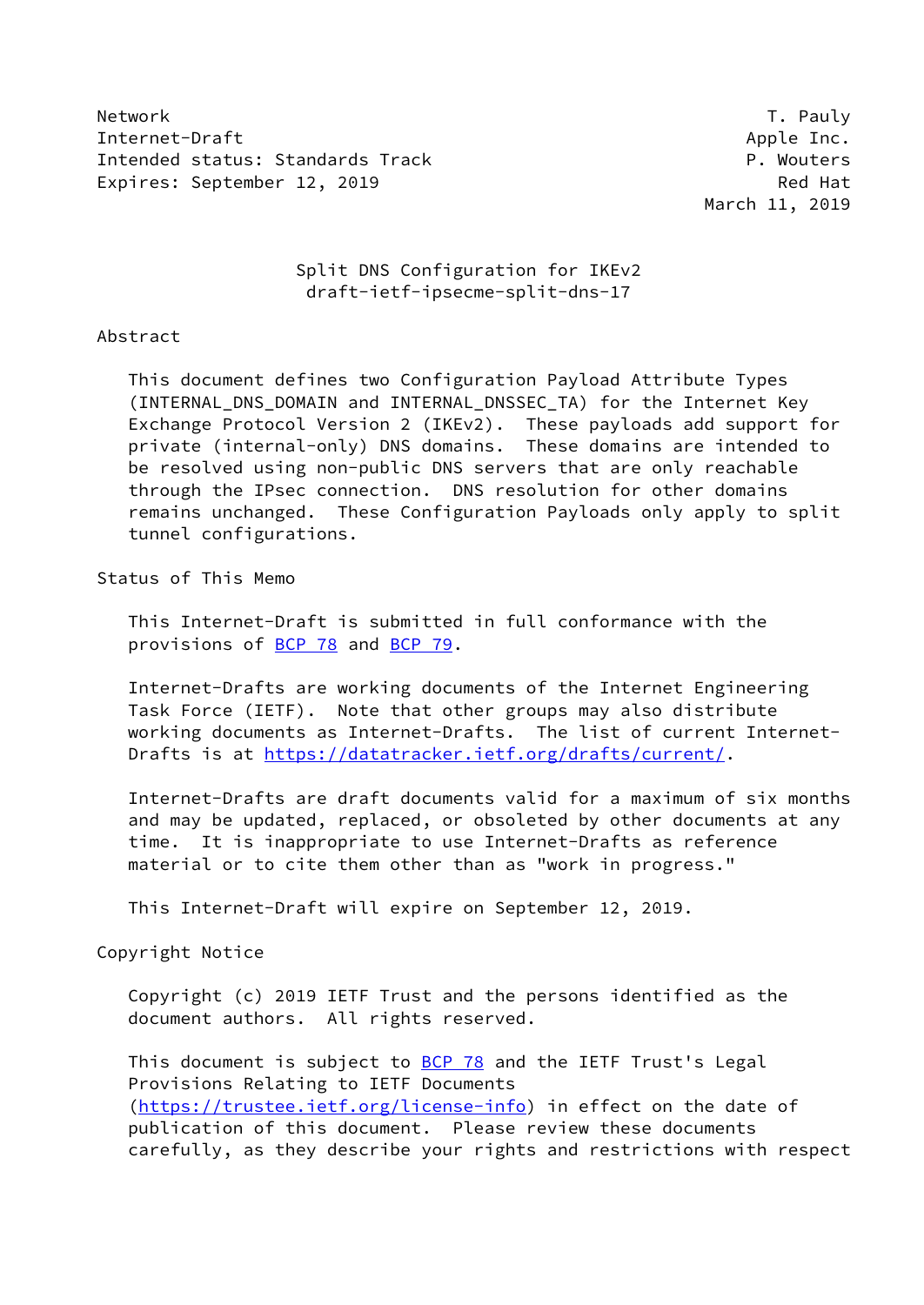<span id="page-1-1"></span> to this document. Code Components extracted from this document must include Simplified BSD License text as described in Section 4.e of the Trust Legal Provisions and are provided without warranty as described in the Simplified BSD License.

# Table of Contents

|                                                                                                                                                                                                                                                     | $\overline{2}$  |
|-----------------------------------------------------------------------------------------------------------------------------------------------------------------------------------------------------------------------------------------------------|-----------------|
| $1.1$ . Requirements Language                                                                                                                                                                                                                       |                 |
| 2.                                                                                                                                                                                                                                                  | $\frac{3}{3}$   |
|                                                                                                                                                                                                                                                     | $\overline{5}$  |
| 3.1.                                                                                                                                                                                                                                                | $\overline{5}$  |
| 3.2.                                                                                                                                                                                                                                                | $\underline{6}$ |
| Mapping DNS Servers to Domains<br>3.3.                                                                                                                                                                                                              | 6               |
|                                                                                                                                                                                                                                                     | $\underline{6}$ |
|                                                                                                                                                                                                                                                     | $\underline{6}$ |
| $3.4.2$ . Requesting Domains and DNSSEC trust anchors                                                                                                                                                                                               | $\overline{1}$  |
| 4.                                                                                                                                                                                                                                                  | 8               |
| 4.1. INTERNAL_DNS_DOMAIN Configuration Attribute Type Request                                                                                                                                                                                       |                 |
|                                                                                                                                                                                                                                                     |                 |
|                                                                                                                                                                                                                                                     | 8               |
| INTERNAL_DNSSEC_TA Configuration Attribute<br>4.2.                                                                                                                                                                                                  |                 |
| INTERNAL_DNS_DOMAIN Usage Guidelines<br>$\overline{5}$ .                                                                                                                                                                                            | 10              |
| INTERNAL_DNSSEC_TA Usage Guidelines<br>6.                                                                                                                                                                                                           | 11              |
| 7.                                                                                                                                                                                                                                                  | 12              |
| 8.                                                                                                                                                                                                                                                  | 14              |
| 9.                                                                                                                                                                                                                                                  | 14              |
| 9.1.                                                                                                                                                                                                                                                | 14              |
| Normative References<br>9.2. Informative References                                                                                                                                                                                                 | 15              |
| Authors' Addresses<br>. The contract of the contract of the contract of the contract of the contract of the contract of the contract of the contract of the contract of the contract of the contract of the contract of the contract of the contrac | 15              |

## <span id="page-1-0"></span>[1](#page-1-0). Introduction

 Split tunnel Virtual Private Network ("VPN") configurations only send packets with a specific destination IP range, usually chosen from [\[RFC1918](https://datatracker.ietf.org/doc/pdf/rfc1918)], via the VPN. All other traffic is not sent via the VPN. This allows an enterprise deployment to offer Remote Access VPN services without needing to accept and forward all the non-enterprise related network traffic generated by their remote users. Resources within the enterprise can be accessed by the user via the VPN, while all other traffic generated by the user is not send over the VPN.

 These internal resources tend to only have internal-only DNS names and require the use of special internal-only DNS servers to get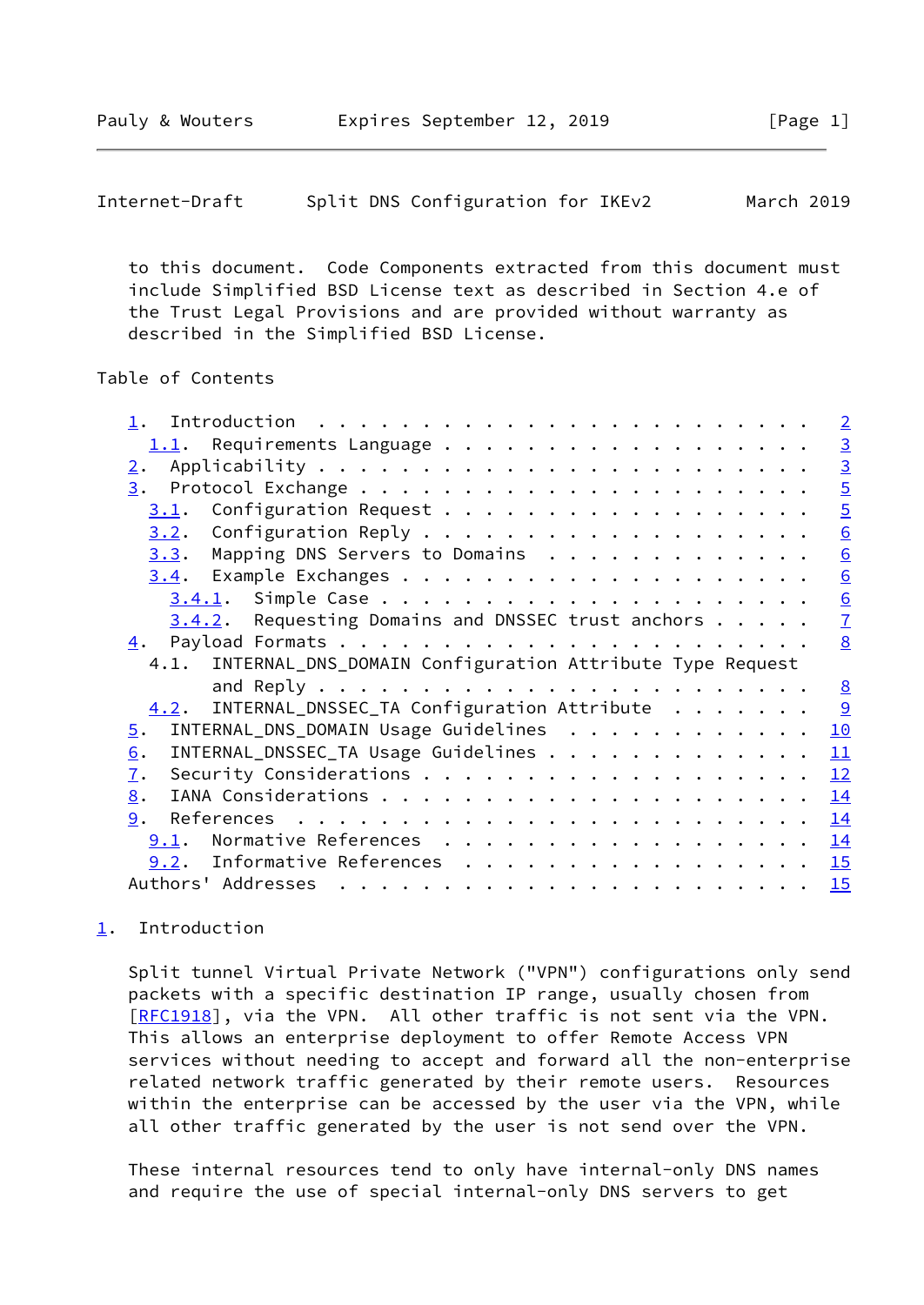resolved. Split DNS [\[RFC2775](https://datatracker.ietf.org/doc/pdf/rfc2775)] is a common configuration that is part of split tunnel VPN configurations to support configuring Remote Access users to use these special internal-only domain names.

| Pauly & Wouters |  | Expires September 12, 2019 |  |  | [Page 2] |
|-----------------|--|----------------------------|--|--|----------|
|-----------------|--|----------------------------|--|--|----------|

<span id="page-2-1"></span>Internet-Draft Split DNS Configuration for IKEv2 March 2019

The IKEv2 protocol [[RFC7296\]](https://datatracker.ietf.org/doc/pdf/rfc7296) negotiates configuration parameters using Configuration Payload Attribute Types. This document defines two Configuration Payload Attribute Types that add support for trusted Split DNS domains.

 The INTERNAL\_DNS\_DOMAIN attribute type is used to convey that the specified DNS domain MUST be resolved using the provided DNS nameserver IP addresses as specified in the INTERNAL\_IP4\_DNS and INTERNAL\_IP6\_DNS Configuration Payloads, causing these requests to use the IPsec connection.

The INTERNAL DNSSEC TA attribute type is used to convey a DNSSEC trust anchor for such a domain. This is required if the external view uses DNSSEC that would prove the internal view does not exist or would expect a different DNSSEC key on the different versions (internal and external) of the enterprise domain.

If an INTERNAL DNS DOMAIN is sent by the responder, the responder MUST also include one or more INTERNAL\_IP4\_DNS or INTERNAL\_IP6\_DNS attributes that contain the IPv4 or IPv6 address of the internal DNS server.

 For the purposes of this document, DNS resolution servers accessible through an IPsec connection will be referred to as "internal DNS servers", and other DNS servers will be referred to as "external DNS servers".

 Other tunnel-establishment protocols already support the assignment of Split DNS domains. For example, there are proprietary extensions to IKEv1 that allow a server to assign Split DNS domains to a client. However, the IKEv2 standard does not include a method to configure this option. This document defines a standard way to negotiate this option for IKEv2.

<span id="page-2-0"></span>[1.1](#page-2-0). Requirements Language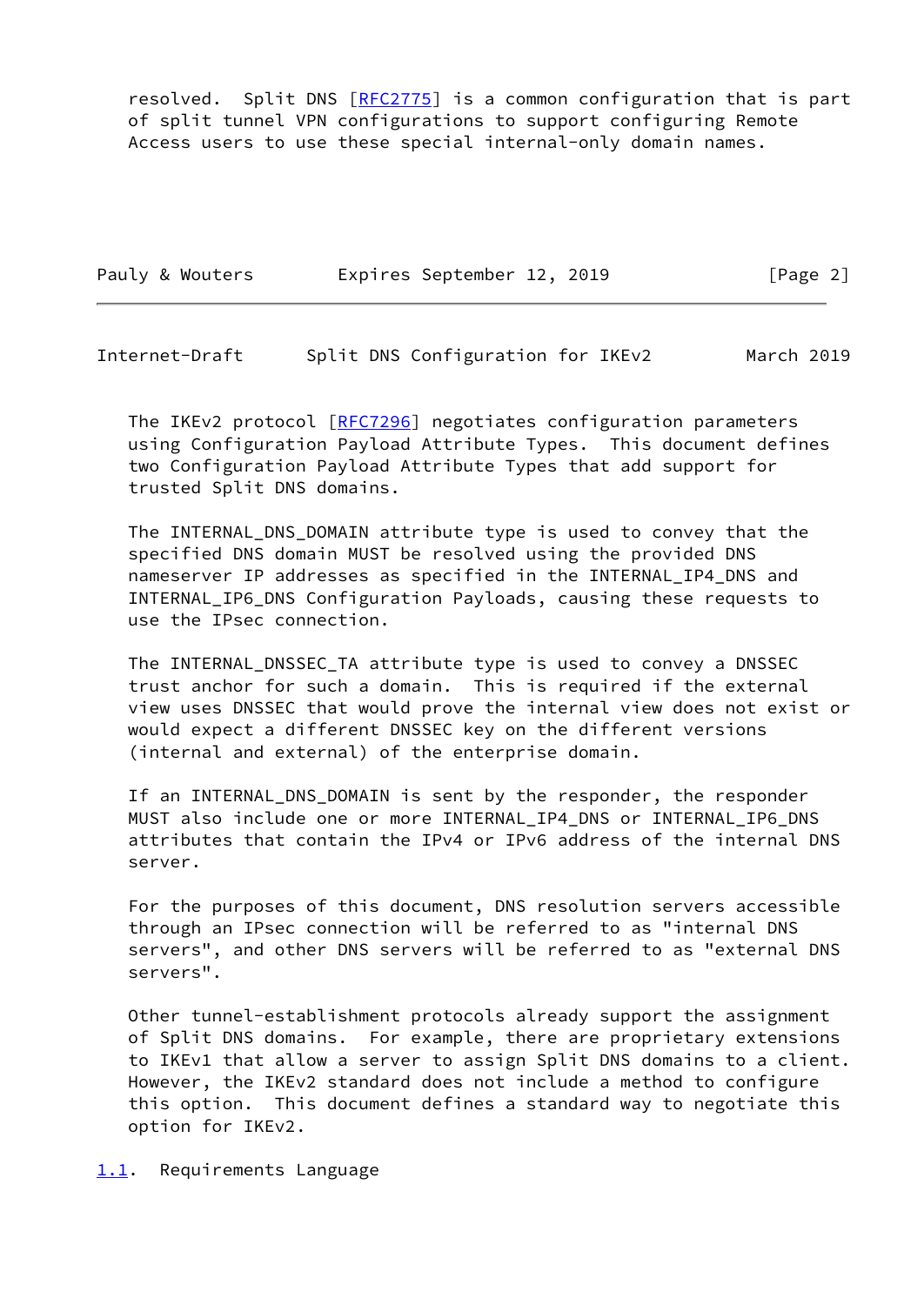The key words "MUST", "MUST NOT", "REQUIRED", "SHALL", "SHALL NOT", "SHOULD", "SHOULD NOT", "RECOMMENDED", "NOT RECOMMENDED", "MAY", and "OPTIONAL" in this document are to be interpreted as described in [BCP](https://datatracker.ietf.org/doc/pdf/bcp14) [14](https://datatracker.ietf.org/doc/pdf/bcp14) [[RFC2119\]](https://datatracker.ietf.org/doc/pdf/rfc2119) [\[RFC8174](https://datatracker.ietf.org/doc/pdf/rfc8174)] when, and only when, they appear in all captials, as shown here.

<span id="page-3-0"></span>[2](#page-3-0). Applicability

 If the negotiated IPsec connection is not a split tunnel configuration, the INTERNAL\_DNS\_DOMAIN and INTERNAL\_DNSSEC\_TA Configuration Payloads MUST be ignored. This prevents generic (non-

| Pauly & Wouters |  | Expires September 12, 2019 |  |  | [Page 3] |  |
|-----------------|--|----------------------------|--|--|----------|--|
|-----------------|--|----------------------------|--|--|----------|--|

| Internet-Draft |  | Split DNS Configuration for IKEv2 |  | March 2019 |
|----------------|--|-----------------------------------|--|------------|
|----------------|--|-----------------------------------|--|------------|

 enterprise) VPN services from overriding the public DNS hierarchy, which could lead to malicious overrides of DNS and DNSSEC.

 Such configurations SHOULD instead use only the INTERNAL\_IP4\_DNS and INTERNAL\_IP6\_DNS Configuration Payloads to ensure all of the user's DNS traffic is send through the IPsec connection and does not leak unencrypted onto the local network, as the local network is often explicitely exempted from IPsec encryption.

 For split tunnel configurations, an enterprise can require one or more DNS domains to be resolved via internal DNS servers. This can be a special domain, such as "corp.example.com" for an enterprise that is publicly known to use "example.com". In this case, the remote user needs to be informed what the internal-only domain names are and what the IP addresses of the internal DNS servers are. An enterprise can also run a different version of its public domain on its internal network. In that case, the VPN client is instructed to send DNS queries for the enterprise public domain (eg "example.com") to the internal DNS servers. A configuration for this deployment scenario is referred to as a Split DNS configuration.

 Split DNS configurations are often preferable to sending all DNS queries to the enterprise. This allows the remote user to only send DNS queries for the enterprise to the internal DNS servers. The enterprise remains unaware of all non-enterprise (DNS) activitiy of the user. It also allows the enterprise DNS servers to only be configured for the enterprise DNS domains which removes the legal and technical responsibility of the enterprise to resolve every DNS domain potentially asked for by the remote user.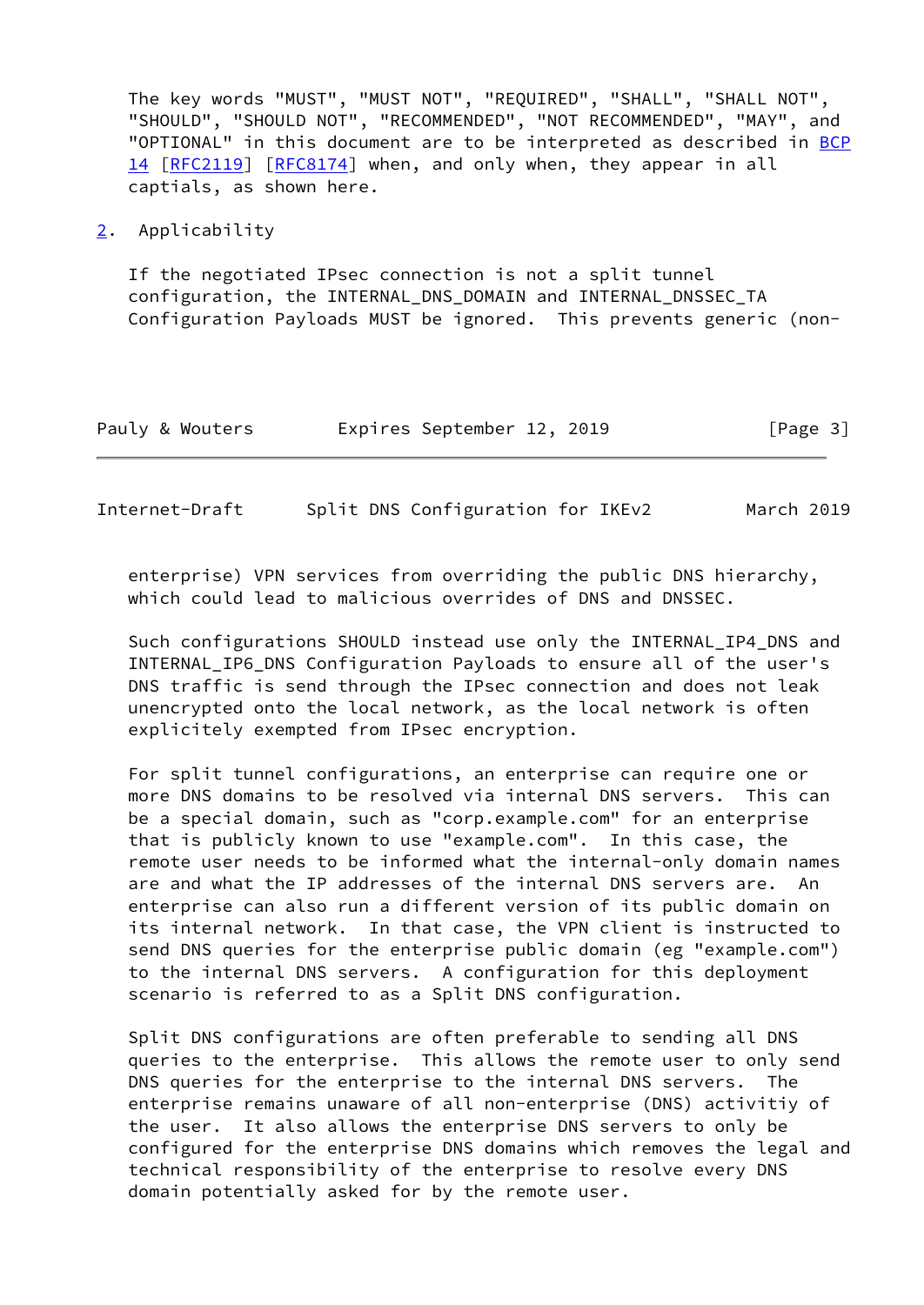A client using these configuration payloads will be able to request and receive Split DNS configurations using the INTERNAL DNS DOMAIN and INTERNAL\_DNSSEC\_TA configuration attributes. These attributes MUST be accompanied by one or more INTERNAL\_IP4\_DNS or INTERNAL\_IP6\_DNS configuration attributes. The client device can then use the internal DNS server(s) for any DNS queries within the assigned domains. DNS queries for other domains SHOULD be sent to the regular DNS service of the client unless it prefers to use the IPsec tunnel for all its DNS queries. For example, the client could trust the IPsec provided DNS servers more than the locally provided DNS servers especially in the case of connecting to unknown or untrusted networks (eg coffee shops or hotel networks). Or the client could prefer the IPsec based DNS servers because those provide additional features over the local DNS servers.

| Pauly & Wouters | Expires September 12, 2019 | [Page 4] |
|-----------------|----------------------------|----------|
|                 |                            |          |

<span id="page-4-1"></span>

| Internet-Draft | Split DNS Configuration for IKEv2 |  | March 2019 |  |
|----------------|-----------------------------------|--|------------|--|
|                |                                   |  |            |  |

#### <span id="page-4-0"></span>[3](#page-4-0). Protocol Exchange

 In order to negotiate which domains are considered internal to an IKEv2 tunnel, initiators indicate support for Split DNS in their CFG\_REQUEST payloads, and responders assign internal domains (and DNSSEC trust anchors) in their CFG\_REPLY payloads. When Split DNS has been negotiated, the INTERNAL\_IP4\_DNS and INTERNAL\_IP6\_DNS DNS server configuration attributes will be interpreted as internal DNS servers that can resolve hostnames within the internal domains.

### <span id="page-4-2"></span>[3.1](#page-4-2). Configuration Request

 To indicate support for Split DNS, an initiator includes one or more INTERNAL\_DNS\_DOMAIN attributes as defined in [Section 4](#page-8-0) as part of the CFG\_REQUEST payload. If an INTERNAL\_DNS\_DOMAIN attribute is included in the CFG\_REQUEST, the initiator MUST also include one or more INTERNAL\_IP4\_DNS or INTERNAL\_IP6\_DNS attributes in the CFG\_REQUEST.

 The INTERNAL\_DNS\_DOMAIN attribute sent by the initiator is usually empty but MAY contain a suggested domain name.

The absence of INTERNAL\_DNS\_DOMAIN attributes in the CFG\_REQUEST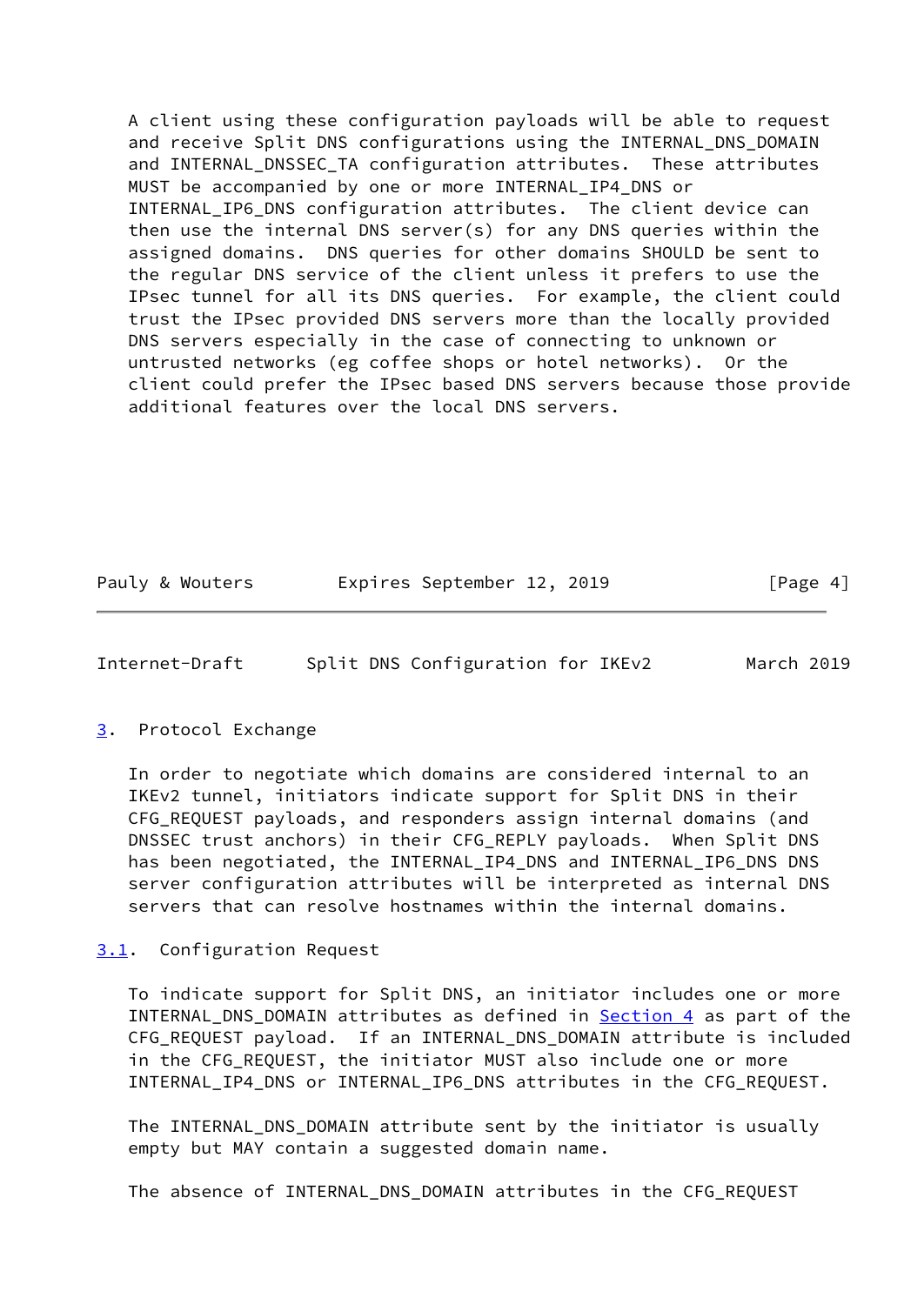payload indicates that the initiator does not support or is unwilling to accept Split DNS configuration.

 To indicate support for receiving DNSSEC trust anchors for Split DNS domains, an initiator includes one or more INTERNAL\_DNSSEC\_TA attributes as defined in **Section 4** as part of the CFG\_REQUEST payload. If an INTERNAL\_DNSSEC\_TA attribute is included in the CFG\_REQUEST, the initiator MUST also include one or more INTERNAL\_DNS\_DOMAIN attributes in the CFG\_REQUEST. If the initiator includes an INTERNAL\_DNSSEC\_TA attribute, but does not include an INTERNAL\_DNS\_DOMAIN attribute, the responder MAY still respond with both INTERNAL\_DNSSEC\_TA and INTERNAL\_DNS\_DOMAIN attributes.

 An initiator MAY convey its current DNSSEC trust anchors for the domain specified in the INTERNAL\_DNS\_DOMAIN attribute. A responder can use this information to determine that it does not need to send a different trust anchor. If the initiator does not wish to convey this information, it MUST use a length of 0.

The absence of INTERNAL DNSSEC TA attributes in the CFG REQUEST payload indicates that the initiator does not support or is unwilling to accept DNSSEC trust anchor configuration.

| Pauly & Wouters | Expires September 12, 2019 |  | [Page 5] |  |
|-----------------|----------------------------|--|----------|--|
|                 |                            |  |          |  |

<span id="page-5-1"></span>Internet-Draft Split DNS Configuration for IKEv2 March 2019

### <span id="page-5-0"></span>[3.2](#page-5-0). Configuration Reply

 Responders MAY send one or more INTERNAL\_DNS\_DOMAIN attributes in their CFG\_REPLY payload. If an INTERNAL\_DNS\_DOMAIN attribute is included in the CFG\_REPLY, the responder MUST also include one or both of the INTERNAL\_IP4\_DNS and INTERNAL\_IP6\_DNS attributes in the CFG\_REPLY. These DNS server configurations are necessary to define which servers can receive queries for hostnames in internal domains. If the CFG\_REQUEST included an INTERNAL\_DNS\_DOMAIN attribute, but the CFG REPLY does not include an INTERNAL DNS DOMAIN attribute, the initiator MUST behave as if Split DNS configurations are not supported by the server, unless the initiator has been configured with local policy to define a set of Split DNS domains to use by default.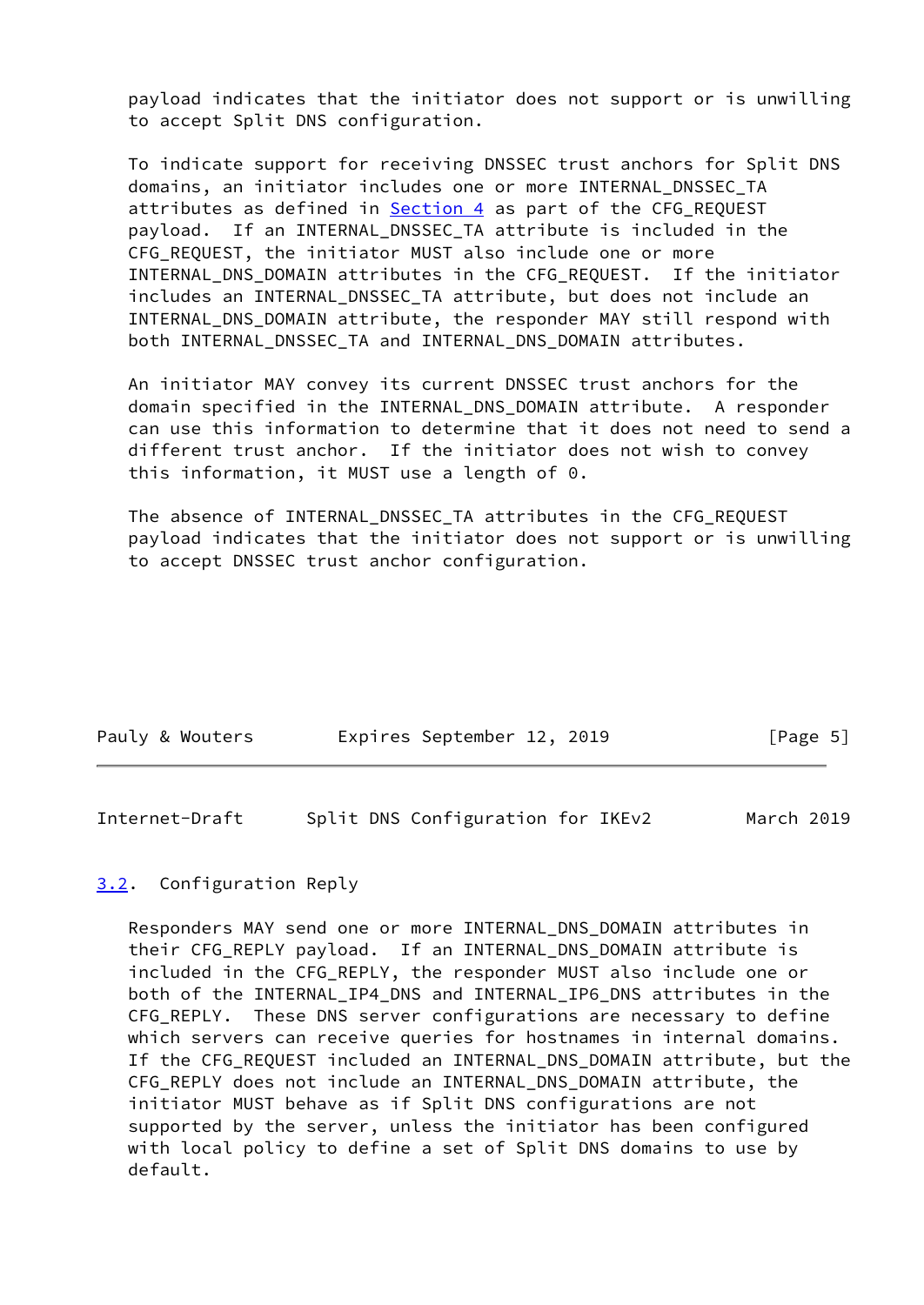Each INTERNAL\_DNS\_DOMAIN represents a domain that the DNS servers address listed in INTERNAL\_IP4\_DNS and INTERNAL\_IP6\_DNS can resolve.

If the CFG REQUEST included INTERNAL DNS DOMAIN attributes with non zero lengths, the content MAY be ignored or be interpreted as a suggestion by the responder.

 For each DNS domain specified in an INTERNAL\_DNS\_DOMAIN attribute, one or more INTERNAL\_DNSSEC\_TA attributes MAY be included by the responder. This attribute lists the corresponding internal DNSSEC trust anchor information of a DS record (see  $[REC4034]$ ). The INTERNAL\_DNSSEC\_TA attribute MUST immediately follow the INTERNAL\_DNS\_DOMAIN attribute that it applies to.

<span id="page-6-0"></span>[3.3](#page-6-0). Mapping DNS Servers to Domains

All DNS servers provided in the CFG REPLY MUST support resolving hostnames within all INTERNAL\_DNS\_DOMAIN domains. In other words, the INTERNAL DNS DOMAIN attributes in a CFG REPLY payload form a single list of Split DNS domains that applies to the entire list of INTERNAL IP4 DNS and INTERNAL IP6 DNS attributes.

<span id="page-6-1"></span>[3.4](#page-6-1). Example Exchanges

<span id="page-6-2"></span>[3.4.1](#page-6-2). Simple Case

 In this example exchange, the initiator requests INTERNAL\_IP4\_DNS, INTERNAL\_IP6\_DNS, and INTERNAL\_DNS\_DOMAIN attributes in the CFG\_REQUEST, but does not specify any value for either. This indicates that it supports Split DNS, but has no preference for which DNS requests will be routed through the tunnel.

| Pauly & Wouters |  | Expires September 12, 2019 |  |  |  | [Page 6] |  |
|-----------------|--|----------------------------|--|--|--|----------|--|
|-----------------|--|----------------------------|--|--|--|----------|--|

<span id="page-6-3"></span>Internet-Draft Split DNS Configuration for IKEv2 March 2019

 The responder replies with two DNS server addresses, and two internal domains, "example.com" and "city.other.test".

 Any subsequent DNS queries from the initiator for domains such as "www.example.com" SHOULD use 198.51.100.2 or 198.51.100.4 to resolve.

 CP(CFG\_REQUEST) = INTERNAL\_IP4\_ADDRESS()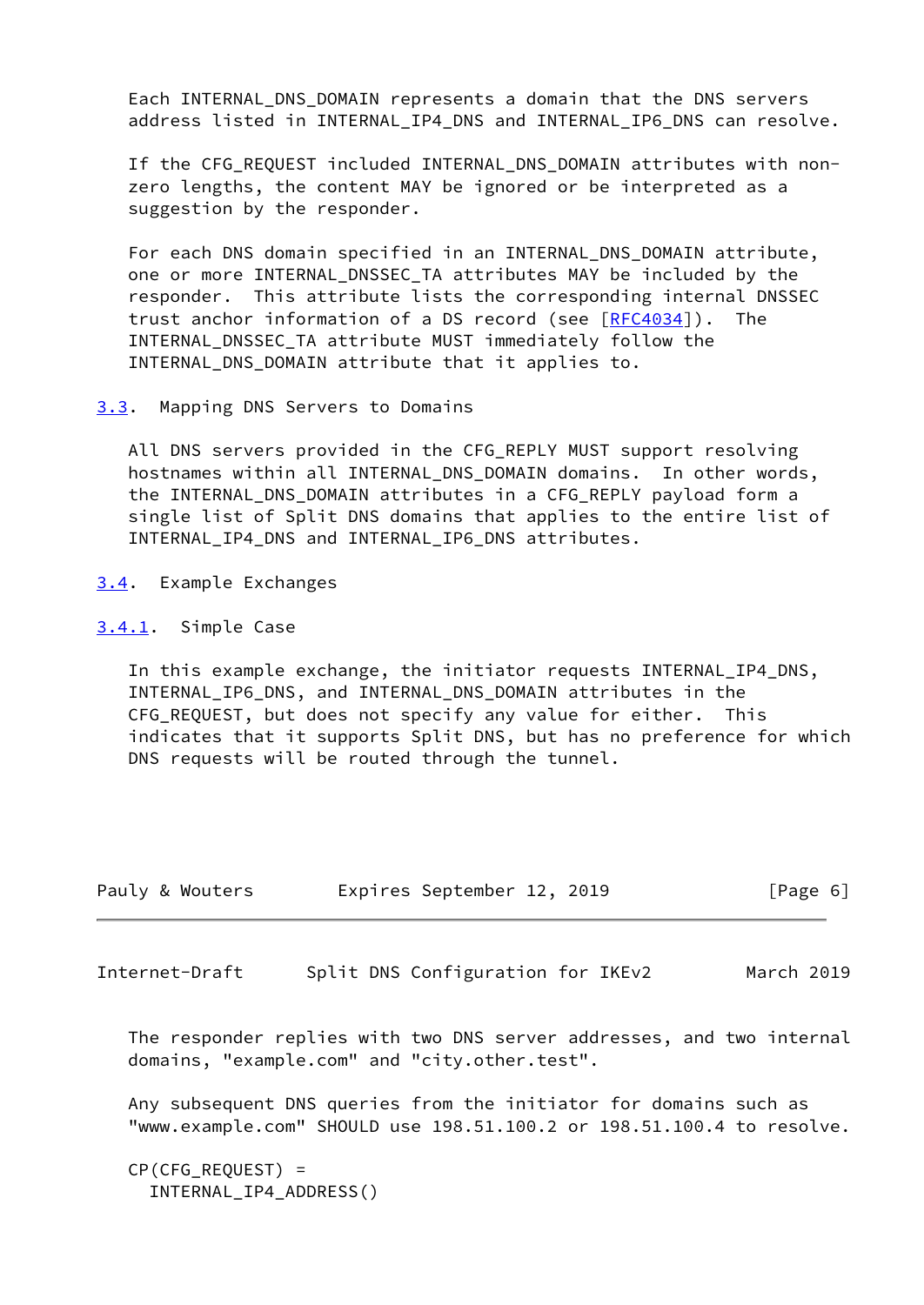INTERNAL\_IP4\_DNS() INTERNAL\_IP6\_ADDRESS() INTERNAL\_IP6\_DNS() INTERNAL\_DNS\_DOMAIN()

 $CP(CFG)$  REPLY) = INTERNAL\_IP4\_ADDRESS(198.51.100.234) INTERNAL\_IP4\_DNS(198.51.100.2) INTERNAL\_IP4\_DNS(198.51.100.4) INTERNAL\_IP6\_ADDRESS(2001:DB8:0:1:2:3:4:5/64) INTERNAL\_IP6\_DNS(2001:DB8:99:88:77:66:55:44) INTERNAL\_DNS\_DOMAIN(example.com) INTERNAL\_DNS\_DOMAIN(city.other.test)

<span id="page-7-0"></span>[3.4.2](#page-7-0). Requesting Domains and DNSSEC trust anchors

 In this example exchange, the initiator requests INTERNAL\_IP4\_DNS, INTERNAL\_IP6\_DNS, INTERNAL\_DNS\_DOMAIN and INTERNAL\_DNSSEC\_TA attributes in the CFG\_REQUEST.

 Any subsequent DNS queries from the initiator for domains such as "www.example.com" or "city.other.test" would be DNSSEC validated using the DNSSEC trust anchor received in the CFG\_REPLY.

 In this example, the initiator has no existing DNSSEC trust anchors would the requested domain. The "example.com" dommain has DNSSEC trust anchors that are returned, while the "other.test" domain has no DNSSEC trust anchors.

Pauly & Wouters **Expires September 12, 2019** [Page 7]

<span id="page-7-1"></span>Internet-Draft Split DNS Configuration for IKEv2 March 2019

CP(CFG\_REQUEST) =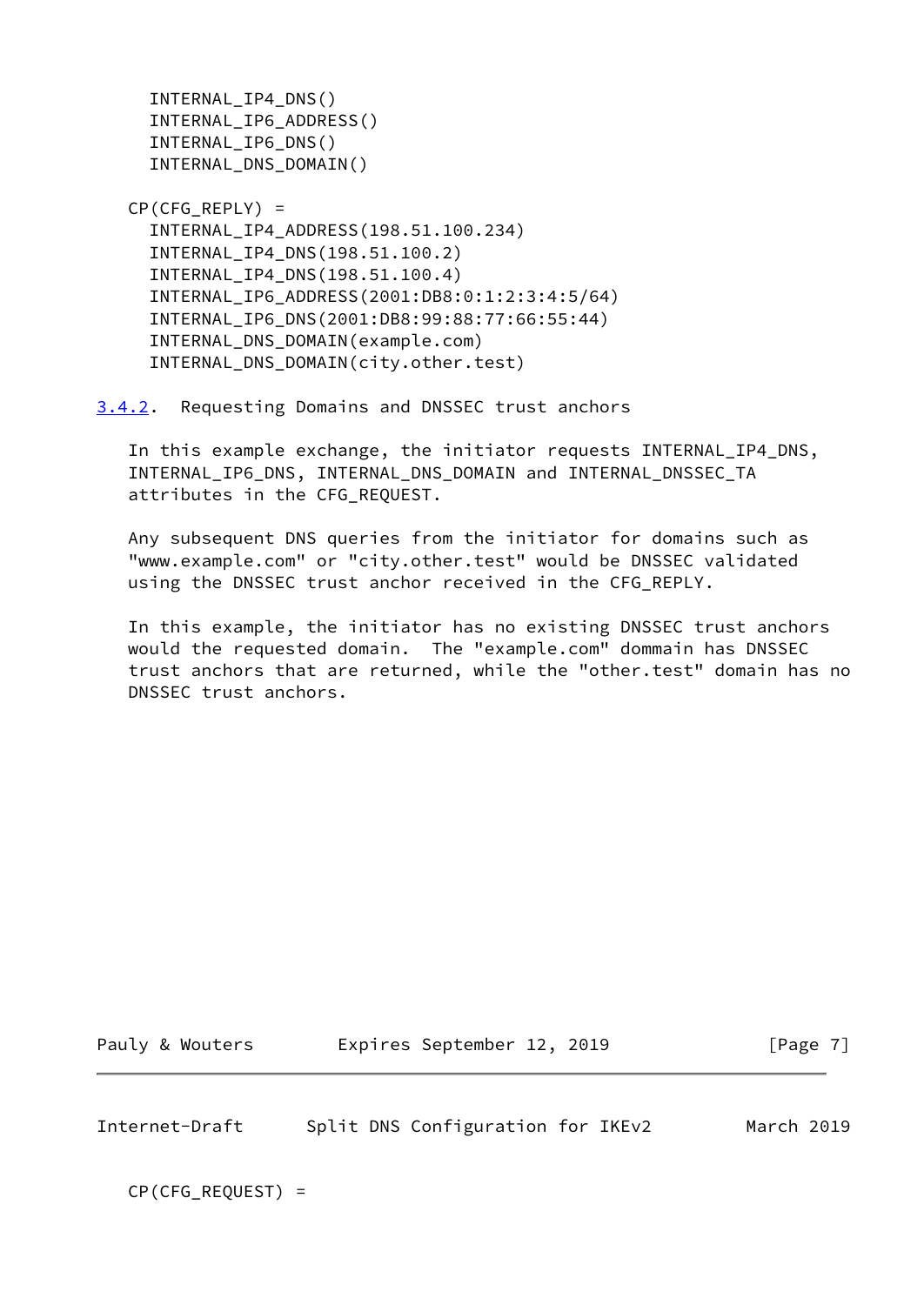```
 INTERNAL_IP4_ADDRESS()
   INTERNAL_IP4_DNS()
   INTERNAL_IP6_ADDRESS()
   INTERNAL_IP6_DNS()
   INTERNAL_DNS_DOMAIN()
   INTERNAL_DNSSEC_TA()
CP(CFG) REPLY) =
   INTERNAL_IP4_ADDRESS(198.51.100.234)
   INTERNAL_IP4_DNS(198.51.100.2)
   INTERNAL_IP4_DNS(198.51.100.4)
   INTERNAL_IP6_ADDRESS(2001:DB8:0:1:2:3:4:5/64)
   INTERNAL_IP6_DNS(2001:DB8:99:88:77:66:55:44)
   INTERNAL_DNS_DOMAIN(example.com)
   INTERNAL_DNSSEC_TA(43547,8,1,B6225AB2CC613E0DCA7962BDC2342EA4...)
   INTERNAL_DNSSEC_TA(31406,8,2,F78CF3344F72137235098ECBBD08947C...)
   INTERNAL_DNS_DOMAIN(city.other.test)
```
<span id="page-8-0"></span>[4](#page-8-0). Payload Formats

 All multi-octet fields representing integers are laid out in big endian order (also known as "most significant byte first", or "network byte order").

<span id="page-8-1"></span>[4.1](#page-8-1). INTERNAL\_DNS\_DOMAIN Configuration Attribute Type Request and Reply

|   |                                             | 0 1 2 3 4 5 6 7 8 9 0 1 2 3 4 5 6 7 8 9 0 1 2 3 4 5 6 7 8 9 0 1 |  |
|---|---------------------------------------------|-----------------------------------------------------------------|--|
| R | --------------+----------<br>Attribute Type | Length                                                          |  |
|   | -------------------+-----                   |                                                                 |  |
|   |                                             |                                                                 |  |
|   |                                             | Domain Name in DNS presentation format                          |  |
|   |                                             |                                                                 |  |

- o Reserved (1 bit) Defined in IKEv2 RFC [[RFC7296\]](https://datatracker.ietf.org/doc/pdf/rfc7296).
- o Attribute Type (15 bits) set to value 25 for INTERNAL\_DNS\_DOMAIN.
- o Length (2 octets) Length of domain name.
- o Domain Name (0 or more octets) A Fully Qualified Domain Name used for Split DNS rules, such as "example.com", in DNS presentation format and using IDNA A-label [[RFC5890](https://datatracker.ietf.org/doc/pdf/rfc5890)] for Internationalized Domain Names. Implementors need to be careful that this value is not null-terminated.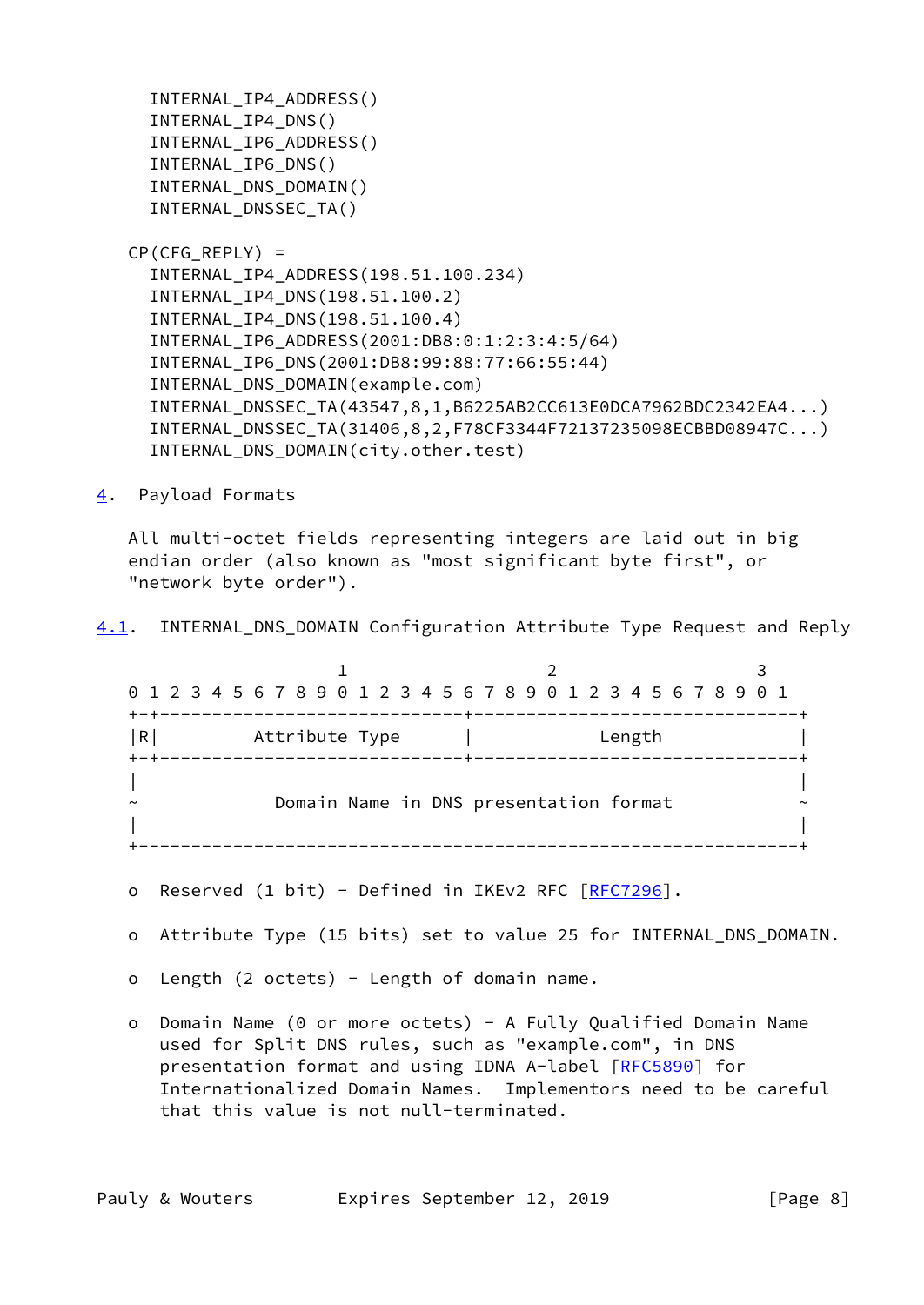<span id="page-9-1"></span>Internet-Draft Split DNS Configuration for IKEv2 March 2019

<span id="page-9-0"></span>[4.2](#page-9-0). INTERNAL\_DNSSEC\_TA Configuration Attribute

An INTERNAL DNSSEC TA Configuration Attribute can either be empty, or it can contain one Trust Anchor by containing a non-zero Length with a DNSKEY Key Tag, DNSKEY Algorithm, Digest Type and Digest Data fields.

An empty INTERNAL\_DNSSEC\_TA CFG attribute:

|   | 0 1 2 3 4 5 6 7 8 9 0 1 2 3 4 5 6 7 8 9 0 1 2 3 4 5 6 7 8 9 0 1 |                      |  |
|---|-----------------------------------------------------------------|----------------------|--|
| R | Attribute Type                                                  | Length (set to $0$ ) |  |

o Reserved (1 bit) - Defined in IKEv2 RFC [[RFC7296\]](https://datatracker.ietf.org/doc/pdf/rfc7296).

o Attribute Type (15 bits) set to value 26 for INTERNAL\_DNSSEC\_TA.

o Length (2 octets) - Set to  $\theta$  for an empty attribute.

A non-empty INTERNAL\_DNSSEC\_TA CFG attribute:

|   | 0 1 2 3 4 5 6 7 8 9 0 1 2 3 4 5 6 7 8 9 0 1 2 3 4 5 6 7 8 9 0 1 | -----+------ |  |            |  |  |        |             |  |  |  |
|---|-----------------------------------------------------------------|--------------|--|------------|--|--|--------|-------------|--|--|--|
| R | Attribute Type                                                  |              |  |            |  |  | Length |             |  |  |  |
|   | DNSKEY Key Tag                                                  |              |  | DNSKEY Alg |  |  |        | Digest Type |  |  |  |
|   |                                                                 |              |  |            |  |  |        |             |  |  |  |
|   |                                                                 | Digest Data  |  |            |  |  |        |             |  |  |  |
|   |                                                                 |              |  |            |  |  |        |             |  |  |  |

o Reserved (1 bit) - Defined in IKEv2 RFC [[RFC7296\]](https://datatracker.ietf.org/doc/pdf/rfc7296).

- o Attribute Type (15 bits) set to value 26 for INTERNAL\_DNSSEC\_TA.
- o Length (2 octets) Length of DNSSEC Trust Anchor data (4 octets plus the length of the Digest Data).
- o DNSKEY Key Tag value (2 octets) Delegation Signer (DS) Key Tag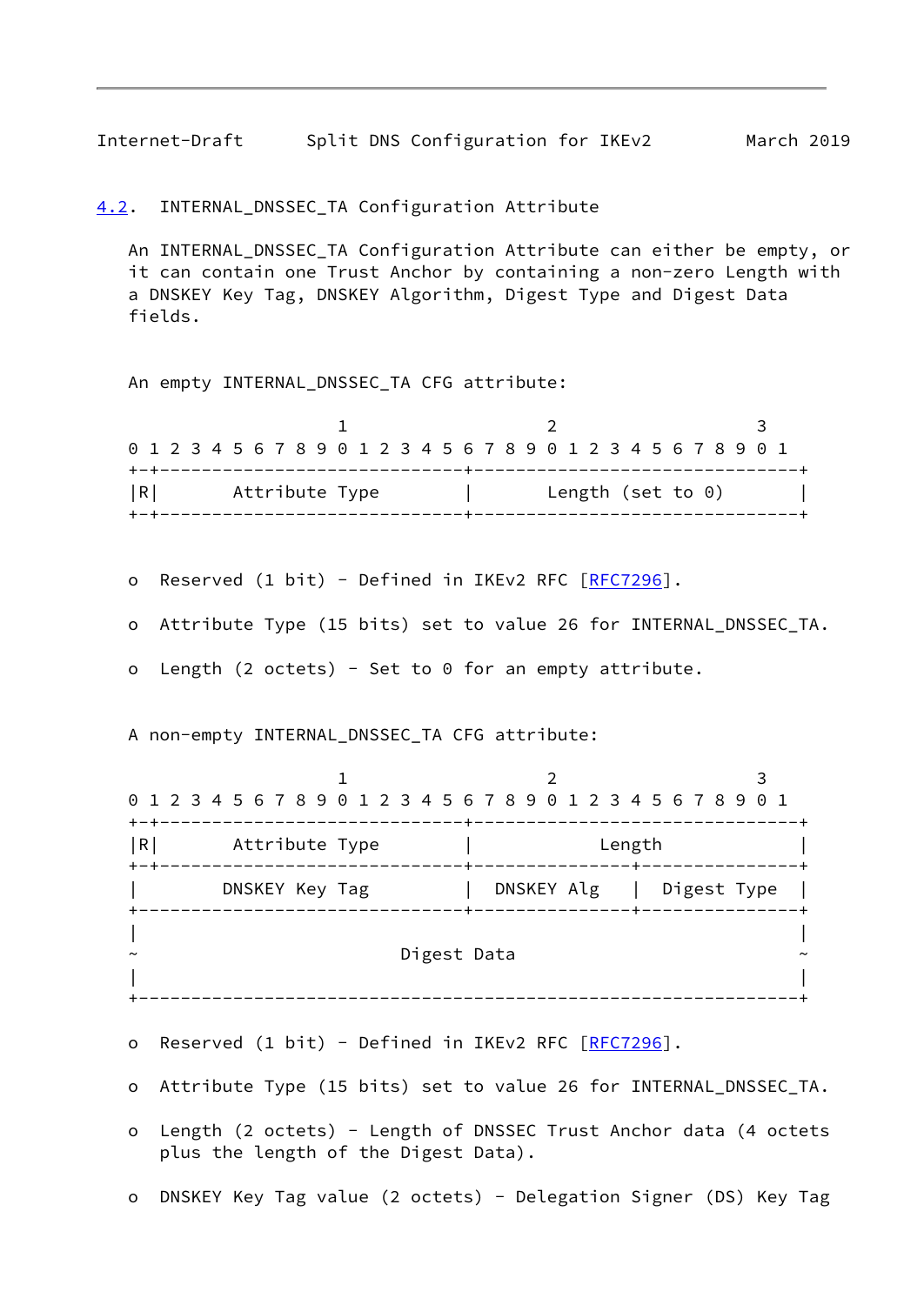as specified in [\[RFC4034\] Section](https://datatracker.ietf.org/doc/pdf/rfc4034#section-5.1) 5.1.

| Pauly & Wouters |  | Expires September 12, 2019 |  |  | [Page 9] |  |  |
|-----------------|--|----------------------------|--|--|----------|--|--|
|-----------------|--|----------------------------|--|--|----------|--|--|

<span id="page-10-1"></span>Internet-Draft Split DNS Configuration for IKEv2 March 2019

- o DNSKEY Algorithm (1 octet) DNSKEY algorithm value from the IANA DNS Security Algorithm Numbers Registry.
- o Digest Type (1 octet) DS algorithm value from the IANA Delegation Signer (DS) Resource Record (RR) Type Digest Algorithms Registry.
- o Digest Data (1 or more octets) The DNSKEY digest as specified in [\[RFC4034\] Section](https://datatracker.ietf.org/doc/pdf/rfc4034#section-5.1) 5.1 in presentation format.

 Each INTERNAL\_DNSSEC\_TA attribute in the CFG\_REPLY payload MUST immediately follow a corresponding INTERNAL DNS DOMAIN attribute. As the INTERNAL\_DNSSEC\_TA format itself does not contain the domain name, it relies on the preceding INTERNAL\_DNS\_DOMAIN to provide the domain for which it specifies the trust anchor. Any INTERNAL\_DNSSEC\_TA attribute that is not immediately preceded by an INTERNAL\_DNS\_DOMAIN or another INTERNAL\_DNSSEC\_TA attribute applying to the same domain name MUST be ignored.

<span id="page-10-0"></span>[5](#page-10-0). INTERNAL\_DNS\_DOMAIN Usage Guidelines

 If a CFG\_REPLY payload contains no INTERNAL\_DNS\_DOMAIN attributes, the client MAY use the provided INTERNAL\_IP4\_DNS or INTERNAL\_IP6\_DNS servers as the default DNS server(s) for all queries.

 If a client is configured by local policy to only accept a limited set of INTERNAL\_DNS\_DOMAIN values, the client MUST ignore any other INTERNAL\_DNS\_DOMAIN values.

 For each INTERNAL\_DNS\_DOMAIN entry in a CFG\_REPLY payload that is not prohibited by local policy, the client MUST use the provided INTERNAL\_IP4\_DNS or INTERNAL\_IP6\_DNS DNS servers as the only resolvers for the listed domains and its sub-domains and it MUST NOT attempt to resolve the provided DNS domains using its external DNS servers. Other domain names SHOULD be resolved using some other external DNS resolver(s), configured independently from IKE. Queries for these other domains MAY be sent to the internal DNS resolver(s) listed in that CFG\_REPLY message, but have no guarantee of being answered. For example, if the INTERNAL\_DNS\_DOMAIN attribute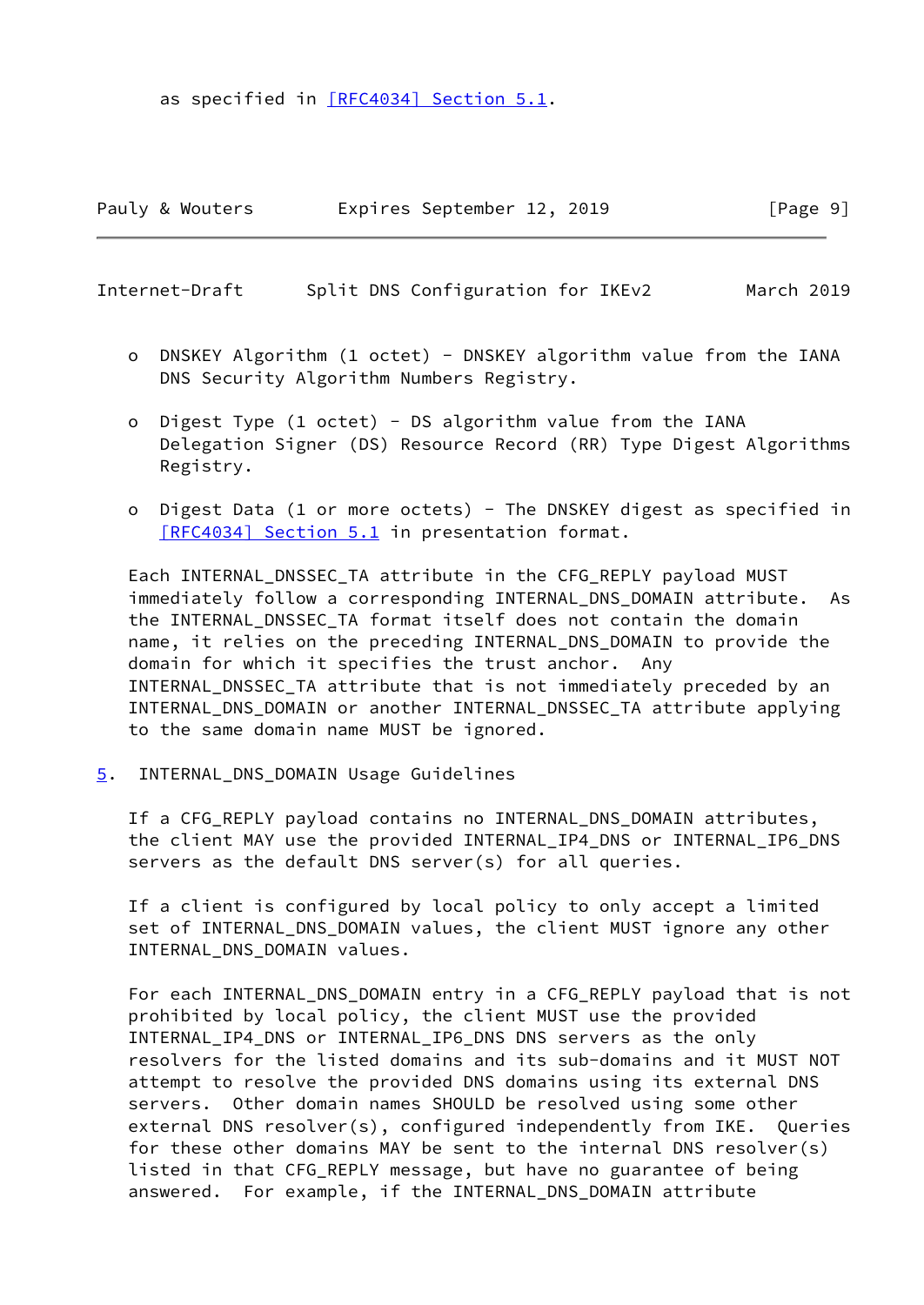specifies "example.test", then "example.test", "www.example.test" and "mail.eng.example.test" MUST be resolved using the internal DNS resolver(s), but "otherexample.test" and "ple.test" MUST NOT be resolved using the internal resolver and MUST use the system's external DNS resolver(s).

 The initiator SHOULD allow the DNS domains listed in the INTERNAL\_DNS\_DOMAIN attributes to resolve to special IP address ranges, such as those of  $[REC1918]$ , even if the initiator host is

| Pauly & Wouters |  | Expires September 12, 2019 |  |  | [Page 10] |  |
|-----------------|--|----------------------------|--|--|-----------|--|
|-----------------|--|----------------------------|--|--|-----------|--|

<span id="page-11-1"></span>Internet-Draft Split DNS Configuration for IKEv2 March 2019

 otherwise configured to block DNS answer containing these special IP address ranges.

 When an IKE SA is terminated, the DNS forwarding MUST be unconfigured. This includes deleting the DNS forwarding rules; flushing all cached data for DNS domains provided by the INTERNAL\_DNS\_DOMAIN attribute, including negative cache entries; removing any obtained DNSSEC trust anchors from the list of trust anchors; and clearing the outstanding DNS request queue.

 INTERNAL\_DNS\_DOMAIN attributes SHOULD only be used on split tunnel configurations where only a subset of traffic is routed into a private remote network using the IPsec connection. If all traffic is routed over the IPsec connection, the existing global INTERNAL\_IP4\_DNS and INTERNAL\_IP6\_DNS can be used without creating specific DNS or DNSSEC exemptions.

### <span id="page-11-0"></span>[6](#page-11-0). INTERNAL\_DNSSEC\_TA Usage Guidelines

 DNS records can be used to publish specific records containing trust anchors for applications. The most common record type is the TLSA record specified in [\[RFC6698](https://datatracker.ietf.org/doc/pdf/rfc6698)]. This DNS record type publishes which Certificate Authority (CA) certificate or End Entity (EE) certificate to expect for a certain host name. These records are protected by DNSSEC and thus are trustable by the application. Whether to trust TLSA records instead of the traditional WebPKI depends on the local policy of the client. By accepting an INTERNAL\_DNSSEC\_TA trust anchor via IKE from the remote IKE server, the IPsec client might be allowing the remote IKE server to override the trusted certificates for TLS. Similar override concerns apply to other public key or fingerprint-based DNS records, such as OPENPGPKEY, SMIMEA or IPSECKEY records.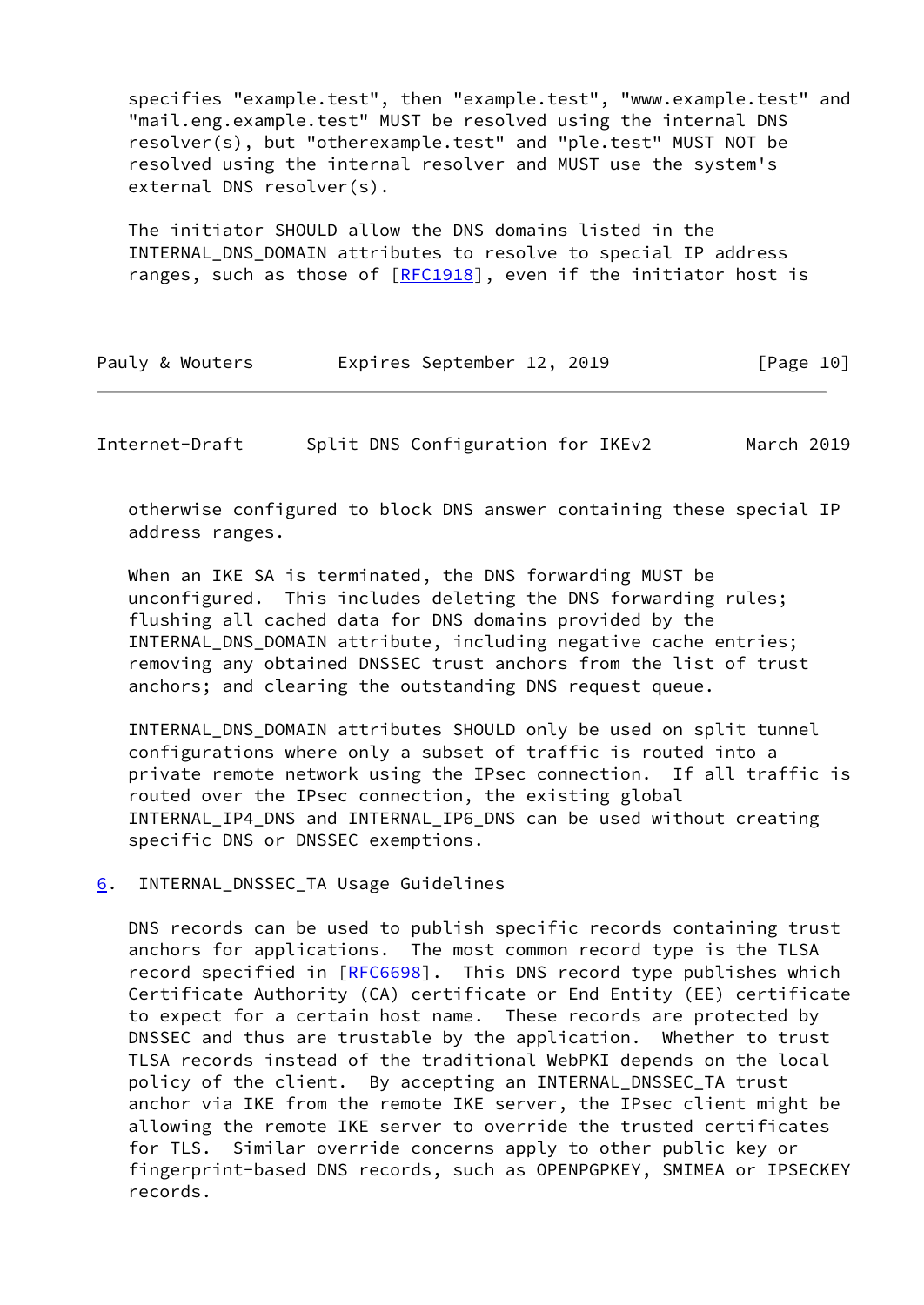Thus, installing an INTERNAL\_DNSSEC\_TA trust anchor can be seen as the equivalent of installing an Enterprise CA certificate. It allows the remote IKE/IPsec server to modify DNS answers including DNSSEC cryptographic signatures by overriding existing DNS information with trust anchor conveyed via IKE and (temporarilly) installed on the IKE client. Of specific concern is the overriding of [[RFC6698](https://datatracker.ietf.org/doc/pdf/rfc6698)] based TLSA records, which represent a confirmation or override of an existing WebPKI TLS certificate. Other DNS record types that convey cryptographic materials (public keys or fingerprints) are OPENPGPKEY, SMIMEA, SSHP and IPSECKEY records.

 IKE clients willing to accept INTERNAL\_DNSSEC\_TA attributes MUST use a whitelist of one or more domains that can be updated out of band. IKE clients with an empty whitelist MUST NOT use any INTERNAL\_DNSSEC\_TA attributes received over IKE. Such clients MAY

| Pauly & Wouters |  | Expires September 12, 2019 |  |  | [Page 11] |  |
|-----------------|--|----------------------------|--|--|-----------|--|
|-----------------|--|----------------------------|--|--|-----------|--|

<span id="page-12-0"></span>Internet-Draft Split DNS Configuration for IKEv2 March 2019

interpret receiving an INTERNAL DNSSEC TA attribute for a non whitelisted domain as an indication that their local configuration may need to be updated out of band.

 IKE clients should take care to only whitelist domains that apply to internal or managed domains, rather than to generic Internet traffic. The DNS root zone (".") MUST be ignored if it appears in a whitelist. Other generic or public domains, such as top-level domains (TLDs), similarly MUST be ignored if these appear in a whitelist unless the entity actually is the operator of the TLD. To determine this, an implementation MAY interactively ask the user when a VPN profile is installed or activated to confirm this. Alternatively, it MAY provide a special override keyword in its provisioning configuration to ensure non-interactive agreement can be achieved only by the party provisioning the VPN client, who presumbly is a trusted entity by the end-user. Similarly, an entity might be using a special domain name, such as ".internal", for its internal-only view and might wish to force its provisioning system to accept such a domain in a Split DNS configuration.

 Any updates to this whitelist of domain names MUST happen via explicit human interaction or by a trusted automated provision system to prevent malicious invisible installation of trust anchors in case of aIKE server compromise.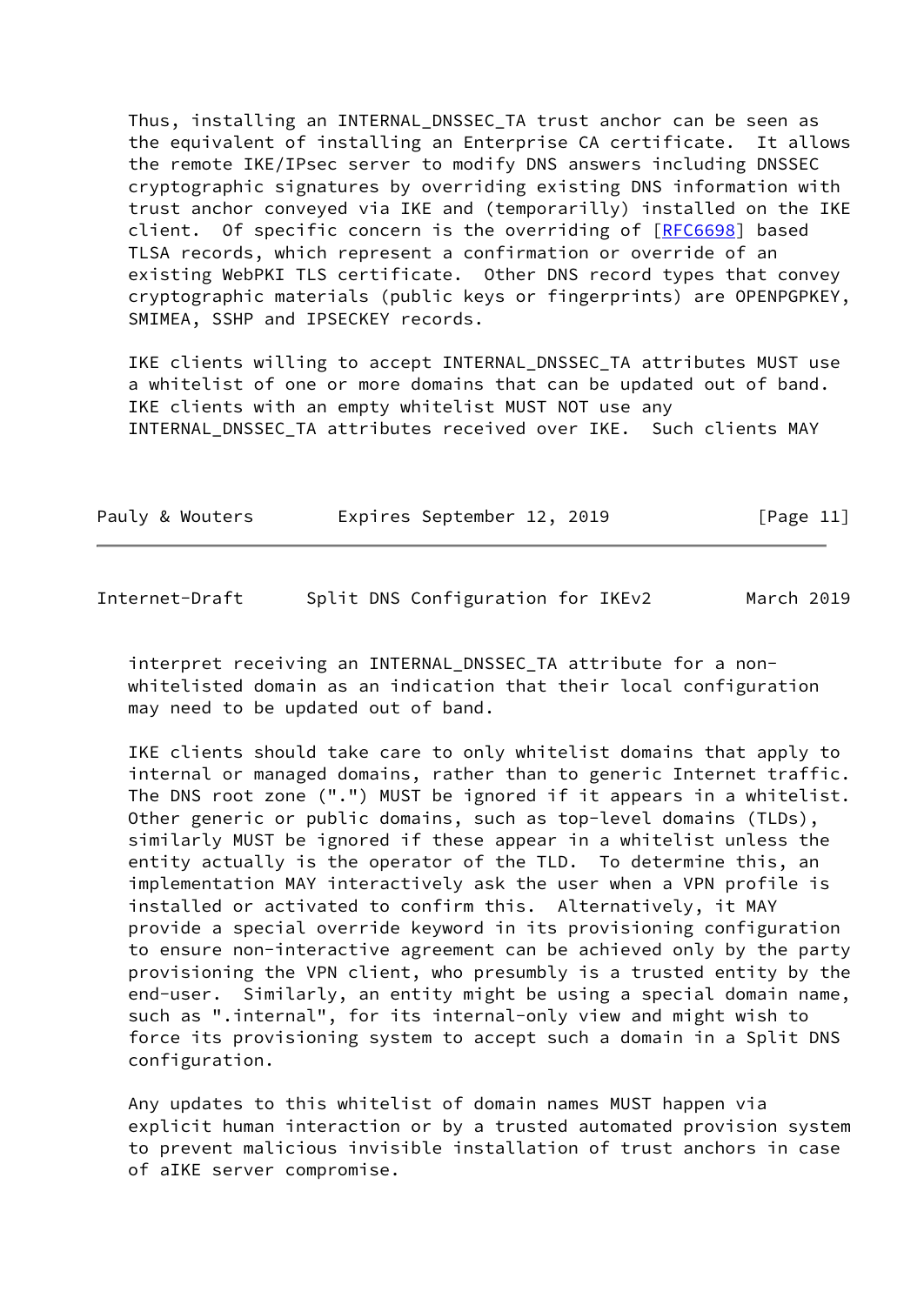IKE clients SHOULD accept any INTERNAL\_DNSSEC\_TA updates for subdomain names of the whitelisted domain names. For example, if "example.net" is whitelisted, then INTERNAL\_DNSSEC\_TA received for "antartica.example.net" SHOULD be accepted.

 IKE clients MUST ignore any received INTERNAL\_DNSSEC\_TA attributes for a FDQN for which it did not receive and accept an INTERNAL\_DNS\_DOMAIN Configuration Payload.

 In most deployment scenarios, the IKE client has an expectation that it is connecting, using a split-network setup, to a specific organisation or enterprise. A recommended policy would be to only accept INTERNAL\_DNSSEC\_TA directives from that organization's DNS names. However, this might not be possible in all deployment scenarios, such as one where the IKE server is handing out a number of domains that are not within one parent domain.

<span id="page-13-0"></span>[7](#page-13-0). Security Considerations

 As stated in [Section 2](#page-3-0), if the negotiated IPsec connection is not a split tunnel configuration, the INTERNAL\_DNS\_DOMAIN and INTERNAL\_DNSSEC\_TA Configuration Payloads MUST be ignored.

| Pauly & Wouters |  | Expires September 12, 2019 |  |  | [Page 12] |  |
|-----------------|--|----------------------------|--|--|-----------|--|
|-----------------|--|----------------------------|--|--|-----------|--|

Internet-Draft Split DNS Configuration for IKEv2 March 2019

 Otherwise, generic VPN service providers could maliciously override DNSSEC based trust anchors of public DNS domains.

 An initiator MUST only accept INTERNAL\_DNSSEC\_TAs for which it has a whitelist, since this mechanism allows the credential used to authenticate an IKEv2 association to be leveraged into authenticating credentials for other connections. Initiators should ensure that they have sufficient trust in the responder when using this mechanism. An initiator MAY treat a received INTERNAL\_DNSSEC\_TA for an non-whitelisted domain as a signal to update the whitelist via a non-IKE provisioning mechanism. See [Section 6](#page-11-0) for additional security considerations for DNSSEC trust anchors.

 The use of Split DNS configurations assigned by an IKEv2 responder is predicated on the trust established during IKE SA authentication. However, if IKEv2 is being negotiated with an anonymous or unknown endpoint (such as for Opportunistic Security [\[RFC7435](https://datatracker.ietf.org/doc/pdf/rfc7435)]), the initiator MUST ignore Split DNS configurations assigned by the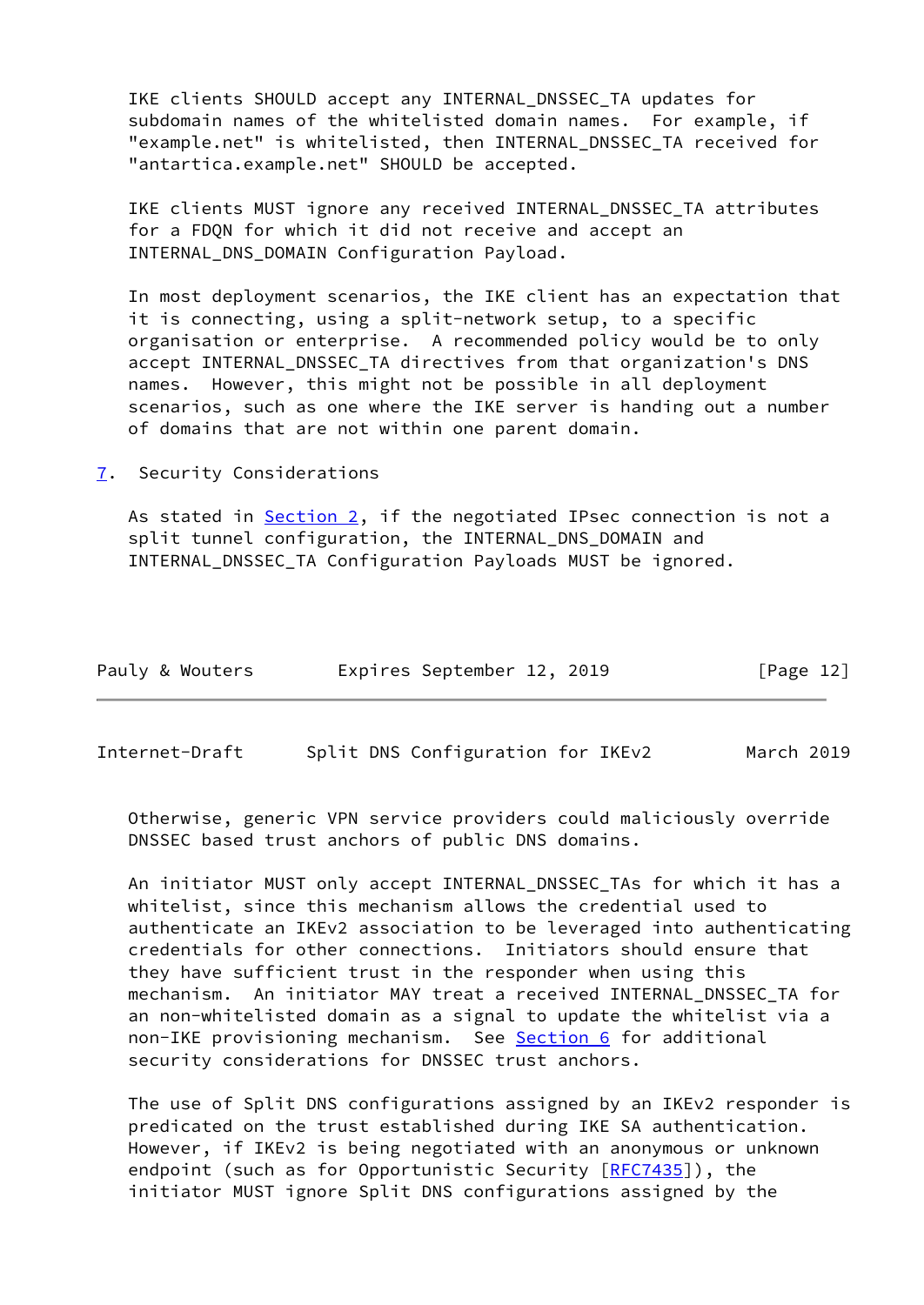responder.

 If a host connected to an authenticated IKE peer is connecting to another IKE peer that attempts to claim the same domain via the INTERNAL\_DNS\_DOMAIN attribute, the IKE connection SHOULD only process the DNS information if the two connections are part of the same logical entity. Otherwise, the client SHOULD refuse the DNS information and potentially warn the end-user. For example, if a VPN profile for "Example Corporation" is installed that provides two IPsec connections, one covering 192.168.100.0/24 and one covering 10.13.14.0/24 it could be that both connections negotiate the same INTERNAL\_DNS\_DOMAIN and INTERNAL\_DNSSEC\_TA values. Since these are part of the same remote organisation (or provisioning profile), the Configuration Payloads can be used. However, if a user installs two VPN profiles from two different unrelated independent entities, both of these could be configured to use the same domain, for example ".internal". These two connections MUST NOT be allowed to be active at the same time.

 If the initiator is using DNSSEC validation for a domain in its public DNS view, and it requests and receives an INTERNAL\_DNS\_DOMAIN attribute without an INTERNAL\_DNSSEC\_TA, it will need to reconfigure its DNS resolver to allow for an insecure delegation. It SHOULD NOT accept insecure delegations for domains that are DNSSEC signed in the public DNS view, for which it has not explicitly requested such deletation by specifying the domain specifically using a INTERNAL\_DNS\_DOMAIN request.

 Deployments that configure INTERNAL\_DNS\_DOMAIN domains should pay close attention to their use of indirect reference RRtypes in their

| Pauly & Wouters |  | Expires September 12, 2019 |  |  | [Page 13] |
|-----------------|--|----------------------------|--|--|-----------|
|-----------------|--|----------------------------|--|--|-----------|

<span id="page-14-0"></span>Internet-Draft Split DNS Configuration for IKEv2 March 2019

 internal-only domain names. Examples of such RRtypes are NS, CNAME, DNAME, MX or SRV records. For example, if the MX record for "internal.example.com" points to "mx.internal.example.net", then both "internal.example.com" and "internal.example.net" should be sent using an INTERNAL\_DNS\_DOMAIN Configuration Payload.

 IKE clients MAY want to require whitelisted domains for Top Level Domains (TLDs) and Second Level Domains (SLDs) to further prevent malicious DNS redirections for well known domains. This prevents users from unknowingly giving DNS queries to third parties. This is even more important if those well known domains are not deploying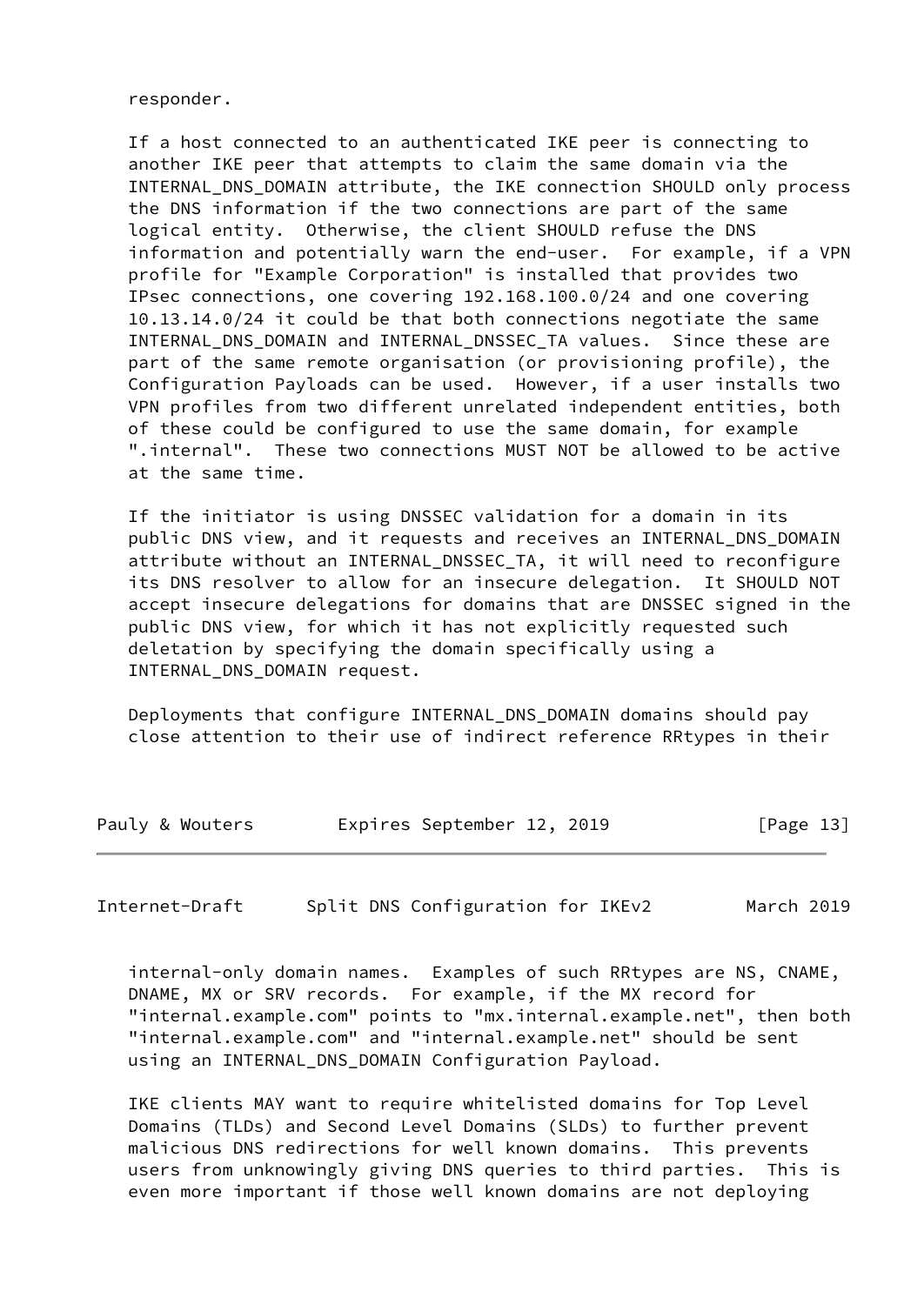DNSSEC, as the VPN service provider could then even modify the DNS answers without detection.

 The content of INTERNAL\_DNS\_DOMAIN and INTERNAL\_DNSSEC\_TA may be passed to another (DNS) program for processing. As with any network input, the content SHOULD be considered untrusted and handled accordingly.

<span id="page-15-0"></span>[8](#page-15-0). IANA Considerations

 This document defines two new IKEv2 Configuration Payload Attribute Types, which are allocated from the "IKEv2 Configuration Payload Attribute Types" namespace.

|           |                                           | Multi-       |               |                                                        |
|-----------|-------------------------------------------|--------------|---------------|--------------------------------------------------------|
| Value     | Attribute Type                            |              | Valued Length | Reference                                              |
| 25<br>26. | INTERNAL DNS DOMAIN<br>INTERNAL DNSSEC TA | YES.<br>YES. |               | 0 or more [this document]<br>0 or more [this document] |

Figure 1

- <span id="page-15-1"></span>[9](#page-15-1). References
- <span id="page-15-2"></span>[9.1](#page-15-2). Normative References
	- [RFC1918] Rekhter, Y., Moskowitz, B., Karrenberg, D., de Groot, G., and E. Lear, "Address Allocation for Private Internets", [BCP 5,](https://datatracker.ietf.org/doc/pdf/bcp5) [RFC 1918](https://datatracker.ietf.org/doc/pdf/rfc1918), DOI 10.17487/RFC1918, February 1996, <[https://www.rfc-editor.org/info/rfc1918>](https://www.rfc-editor.org/info/rfc1918).
	- [RFC2119] Bradner, S., "Key words for use in RFCs to Indicate Requirement Levels", [BCP 14](https://datatracker.ietf.org/doc/pdf/bcp14), [RFC 2119](https://datatracker.ietf.org/doc/pdf/rfc2119), DOI 10.17487/RFC2119, March 1997, <[https://www.rfc-editor.org/info/rfc2119>](https://www.rfc-editor.org/info/rfc2119).

| Pauly & Wouters |  | Expires September 12, 2019 |  |  | [Page 14] |
|-----------------|--|----------------------------|--|--|-----------|
|-----------------|--|----------------------------|--|--|-----------|

- <span id="page-15-3"></span>Internet-Draft Split DNS Configuration for IKEv2 March 2019
	- [RFC4034] Arends, R., Austein, R., Larson, M., Massey, D., and S. Rose, "Resource Records for the DNS Security Extensions", [RFC 4034,](https://datatracker.ietf.org/doc/pdf/rfc4034) DOI 10.17487/RFC4034, March 2005, <[https://www.rfc-editor.org/info/rfc4034>](https://www.rfc-editor.org/info/rfc4034).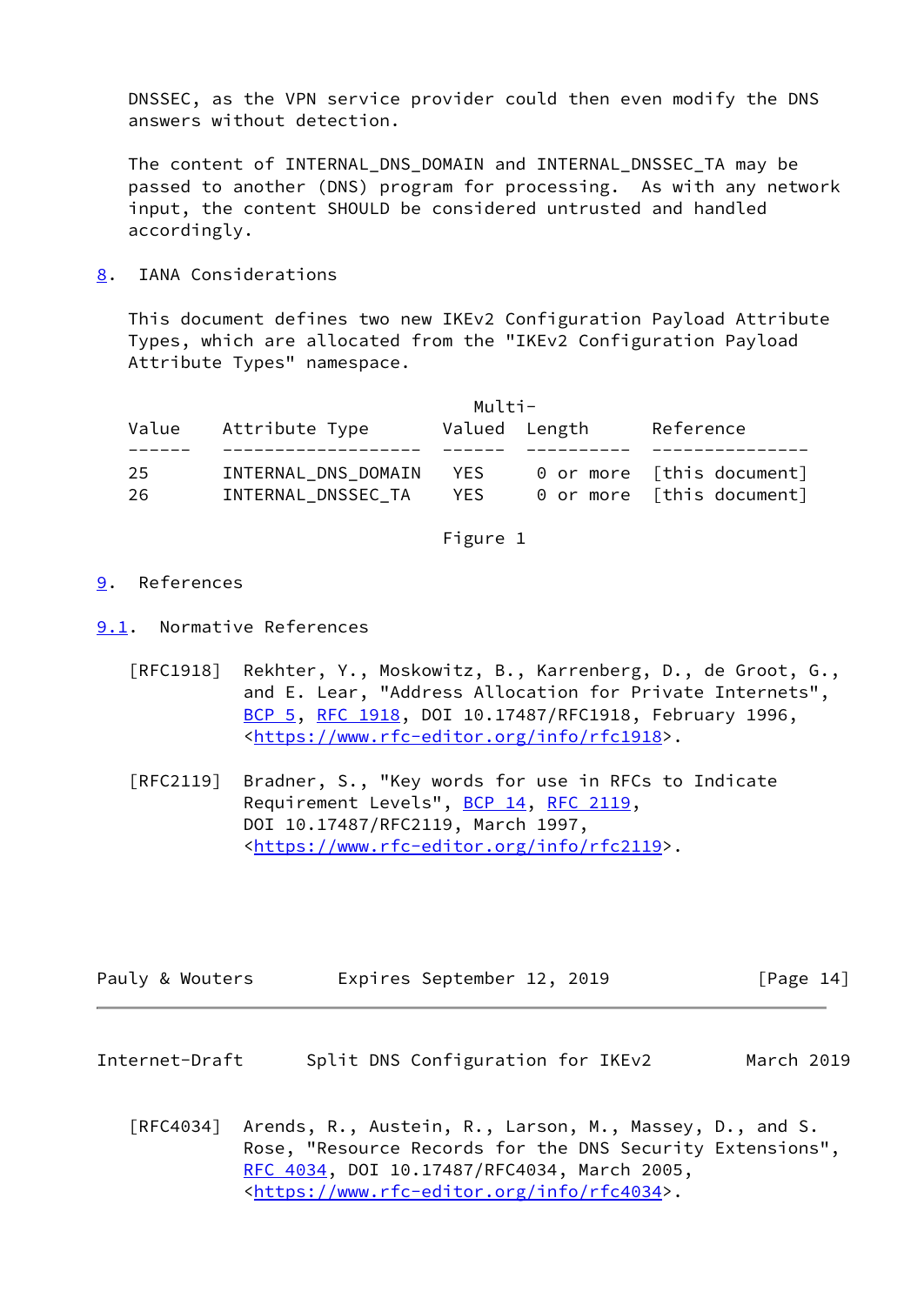- [RFC5890] Klensin, J., "Internationalized Domain Names for Applications (IDNA): Definitions and Document Framework", [RFC 5890,](https://datatracker.ietf.org/doc/pdf/rfc5890) DOI 10.17487/RFC5890, August 2010, <[https://www.rfc-editor.org/info/rfc5890>](https://www.rfc-editor.org/info/rfc5890).
- [RFC6698] Hoffman, P. and J. Schlyter, "The DNS-Based Authentication of Named Entities (DANE) Transport Layer Security (TLS) Protocol: TLSA", [RFC 6698,](https://datatracker.ietf.org/doc/pdf/rfc6698) DOI 10.17487/RFC6698, August 2012, [<https://www.rfc-editor.org/info/rfc6698](https://www.rfc-editor.org/info/rfc6698)>.
- [RFC7296] Kaufman, C., Hoffman, P., Nir, Y., Eronen, P., and T. Kivinen, "Internet Key Exchange Protocol Version 2 (IKEv2)", STD 79, [RFC 7296](https://datatracker.ietf.org/doc/pdf/rfc7296), DOI 10.17487/RFC7296, October 2014, [<https://www.rfc-editor.org/info/rfc7296](https://www.rfc-editor.org/info/rfc7296)>.
- [RFC8174] Leiba, B., "Ambiguity of Uppercase vs Lowercase in [RFC](https://datatracker.ietf.org/doc/pdf/rfc2119) [2119](https://datatracker.ietf.org/doc/pdf/rfc2119) Key Words", [BCP 14](https://datatracker.ietf.org/doc/pdf/bcp14), [RFC 8174,](https://datatracker.ietf.org/doc/pdf/rfc8174) DOI 10.17487/RFC8174, May 2017, [<https://www.rfc-editor.org/info/rfc8174](https://www.rfc-editor.org/info/rfc8174)>.
- <span id="page-16-0"></span>[9.2](#page-16-0). Informative References
	- [RFC2775] Carpenter, B., "Internet Transparency", [RFC 2775,](https://datatracker.ietf.org/doc/pdf/rfc2775) DOI 10.17487/RFC2775, February 2000, <[https://www.rfc-editor.org/info/rfc2775>](https://www.rfc-editor.org/info/rfc2775).
	- [RFC7435] Dukhovni, V., "Opportunistic Security: Some Protection Most of the Time", [RFC 7435](https://datatracker.ietf.org/doc/pdf/rfc7435), DOI 10.17487/RFC7435, December 2014, <<https://www.rfc-editor.org/info/rfc7435>>.

Authors' Addresses

 Tommy Pauly Apple Inc. One Apple Park Way Cupertino, California 95014 US

Email: tpauly@apple.com

Pauly & Wouters **Expires September 12, 2019** [Page 15]